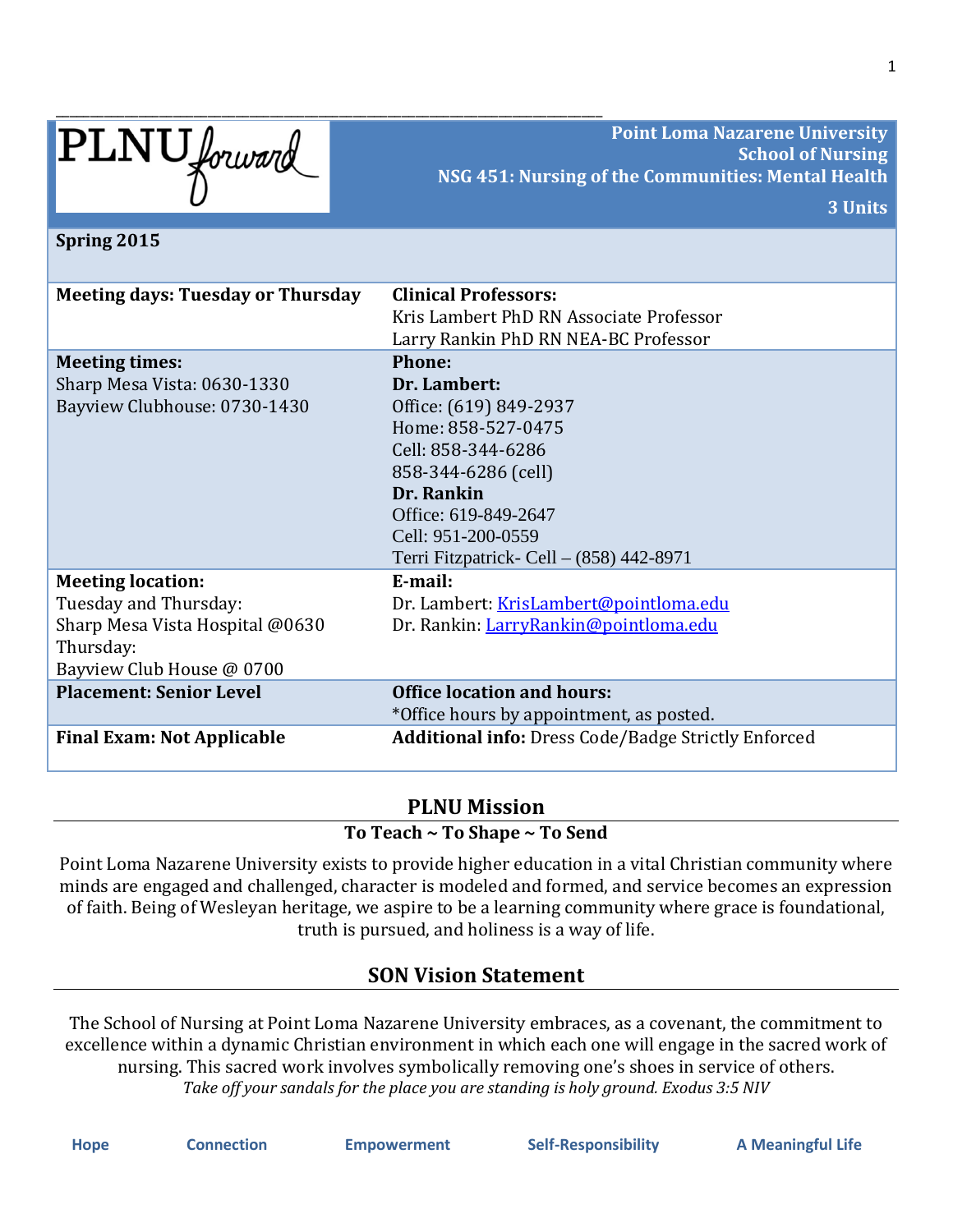The School of Nursing at Point Loma Nazarene University exists to support the university Wesleyan mission and to provide an interdisciplinary learning program of excellence. Graduates of the SON are distinctly identified by grace, truth and holiness, serving others after the example of Christ, as they are sent to fulfill their calling as professional nurses.

*So He got up from the meal, took off His outer clothing, and wrapped a towel around His waist. After that, He poured water into a basin and began to wash His disciple's feet, drying them with a towel that was wrapped around Him. John 13: 4-5 NIV*

*Now that I, your Lord and Teacher, have washed your feet, you also should wash one another's feet. I have set you an example that you should do as I have done for you. John 13: 14-15 NIV*

# **Administrative Information**

## **Catalog Description: Nursing of Communities: Mental Health Clinical Practicum**

**Application of a unique clinical process based upon a critical synthesis of concepts from nursing and social sciences. Emphasis** is on delivering care to communities and groups with a focus on wellness and mental health promotion. Students apply theory in both inpatient and community agencies. *Graded: Credit/No Credit. Concurrent: NSG 450.*

| Credits | <b>Placement</b> | <b>Hours</b>            |            | <b>Total Clinical Hours</b> |
|---------|------------------|-------------------------|------------|-----------------------------|
|         | Senior.          | Clinical:               | Activities | 132 Direct Clinical Hours   |
|         |                  | $0630-1330*$ 1 hrs. TBD |            | (minimum)                   |

#### **Course Credit Hour Information**

In the interest of providing sufficient time to accomplish the stated Course Learning Outcomes, this class meets the PLNU credit hour policy for a 3 unit class delivered over 14 weeks.

Specific details about how the class meets the credit hour requirement can be provided upon request.

\*Bayview Clinical start time: 0700-1400.

Note: Clinical times reflect direct clinical care and post-conference sessions with students and professor.

Clinical hours include: 1) Weekly rotation in primary facility, b) field trips, c) attendance at community support groups and d) community activities.

# **Clinical Sites**

7850 Vista Hill Ave. 330 Moss Street San Diego, CA 92123 Chula Vista, CA 91911 858-278-4110 619-426-6311

**Sharp Mesa Vista Hospital Bayview Hospital and Clubhouse**

| <b>Section</b> | <b>Meets</b>                   | <b>Location</b>         | <b>Professor</b> |
|----------------|--------------------------------|-------------------------|------------------|
|                | <b>NSG 451-1 Tuesday 0630</b>  | <b>Sharp Mesa Vista</b> | Dr. Lambert      |
|                | <b>NSG 451-2 Thursday 0700</b> | <b>Bayview Hospital</b> | Dr. Rankin       |
|                | NSG 451-3 Thursday 0630        | <b>Sharp Mesa Vista</b> | Dr. Lambert      |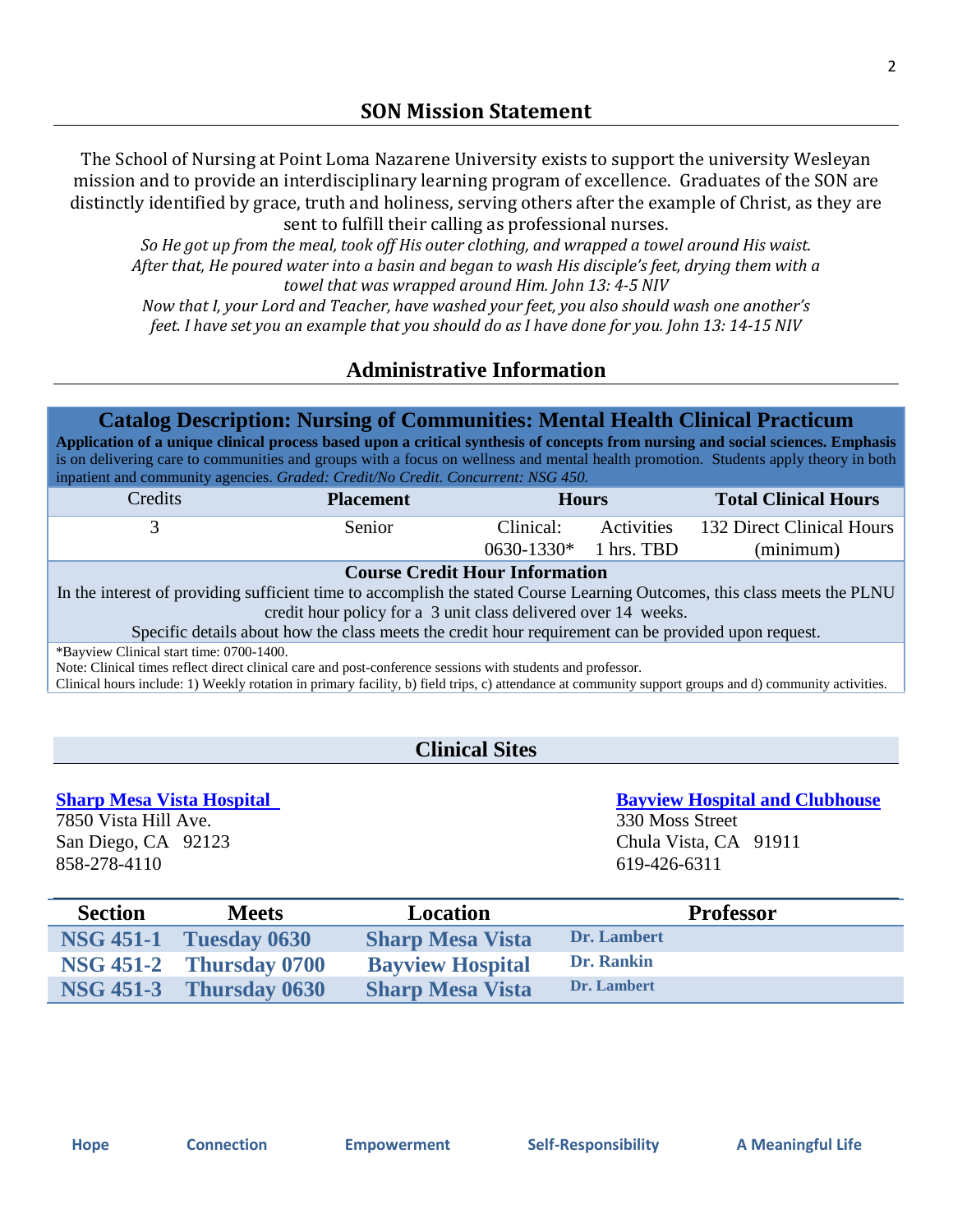American Psychological Association (2001). *Publication manual of the American Psychological Association (6th ed.)*. Washington D.C.: American Psychological Association.

### **\*Copeland, M. (2011).** *Wellness Recovery Action Plan®.* **West Dummerston, VT: Peach Press. (Can be purchased through [WRAPandRecoveryBooks.com\)](http://mentalhealthrecovery.com/store/wrap.html).**

Jones, J., Fitzpatrick, J., & Rogers, V. (Eds.). (2012). Psychiatric Mental Health Nursing: An Interpersonal Approach. New York, NY: Springer Publishing.

Wissman, J. (Ed.) (2007 ). *Mental health nursing: RN edition* 7.0. Leawood, KS: ATI Note: ATI Mental Health Nursing will be handed out during the first week of class.

# **Program Values and Course Learning Outcomes**

Upon completion of NSG 451 the student will meet the following outcomes: **Inquiring Faithfully**

- 1. Compare and contrast current clinical practice with best practices using a holistic, patient centered framework for individuals served in the behavioral health setting, citing recommendations for improved patient collaboration and outcomes (PLO 1.2; BRN Essentials 1.3, 2.1, 2.6, 2.8, 2.9, 3.1, 3.2, 3.4-3.9, 4.6-4.9, 6.2, 7.5, 9.1, 9.9).
- 2. Establish strengths-based, patient centered individualized interdisciplinary plan of care for patients living with behavioral health challenges across the continuum of care.
- 3. Provide patients with evidence based care using principles and practices of the nursing process, the recovery model and patient focused care.
- 4. Engage in realistic, consistent self-care practices that endorses health and wellness for patients and self.

# **Following Faithfully**

- 1. Provides patient centered care within the boundaries designated by regulatory agencies, the American Psychiatric Nurses Association and the ethical standards of a Christian nurse.
- 2. Engages in professional practice that promotes nursing excellence.
- 3. Establishes a precedent of life long curiosity and learning.

## **Communicating Faithfully**

- 1. Utilize therapeutic communication techniques with patients in care settings.
- 2. Adopt person-first language in all written and verbal communication with colleagues, clients, and their friends and families.Apply the concepts of boundary management when engaging in an interpersonal relationship.
- 3. Discuss the implications of healthcare policy on issues of access, equity, affordability and social justice in mental health care delivery.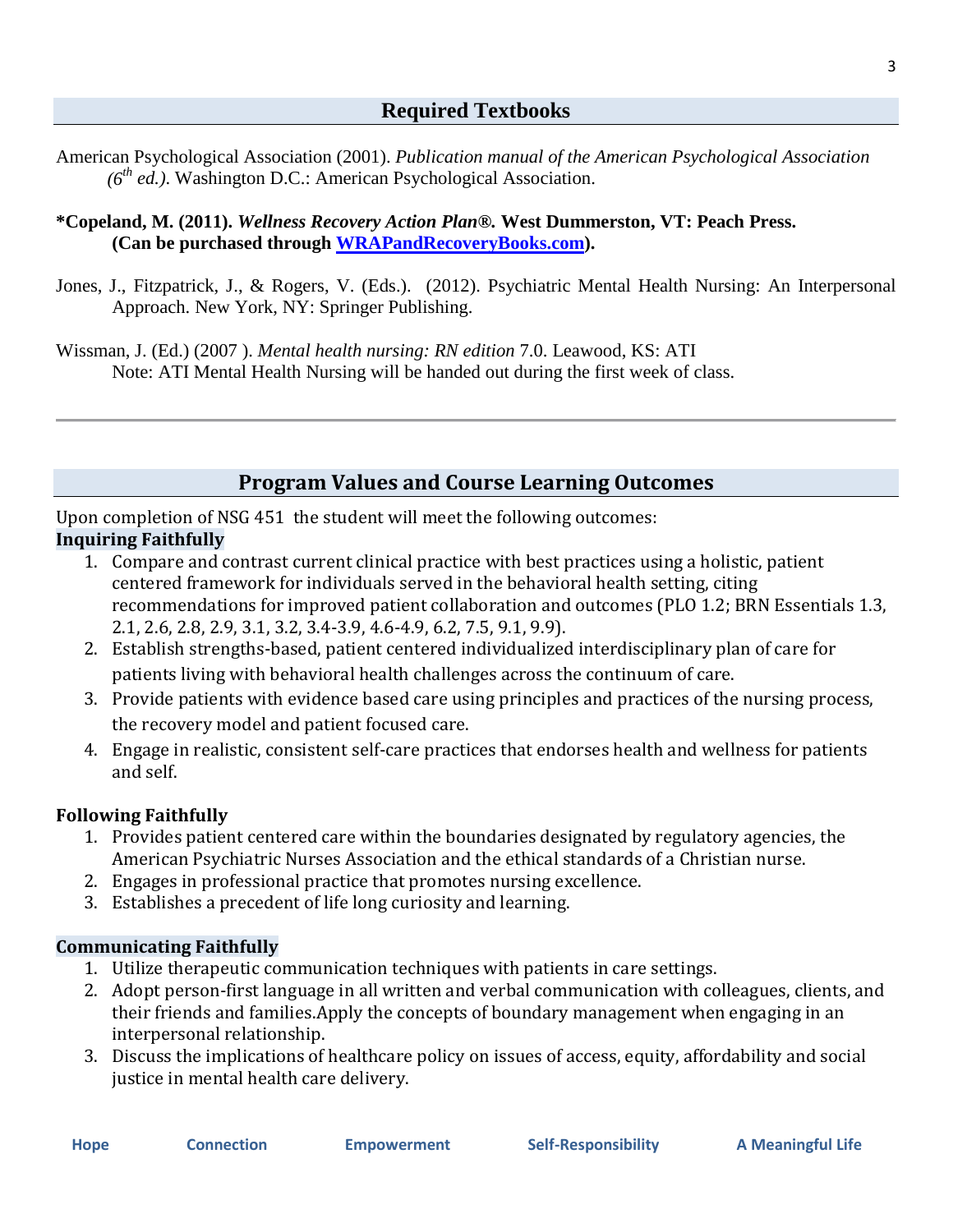## **Leading Faithfully**

- 1. Treat clients, peers and families with compassion, respect, decency and kindness.
- 2. Engage in enlightened leadership ensuring the cohesion of the team, the quality of work and the support of the participants.
- 3. Demonstrate one's individual responsibility to be informed about issues, to educate one's colleagues and the public about those issues, to collaborate with those who can offer solutions to identified problems, and to effect change in nursing practice that delivers better outcomes.

## **Caring Faithfully**

- 1. Collaborate with community based service agencies to advocate for individuals with mental health issues and their family members to reduce stigma and provide meaningful connections.
- 4. Participate in service opportunities in the community setting to raise awareness of the needs of individuals with mental illness and support efforts to affect change through research.
- 5. Demonstrate culturally sensitive and congruent care to different patient populations.

## **Professor/Student Commitment, Expectations and Learning Strategies**

As your professor, I am committed to providing you with a rich and diverse clinical learning experience. My goal is to offer each one of you the chance to learn, grow and apply the nursing process in the care of individuals with mental illness and substance abuse issues through the integration of theory and practice. We will accomplish this through weekly written clinical assignments, therapeutic interactions with patients, their families and the treatment team, and participation in a community walk to bring awareness to the needs of individuals with mental illness. I am also committed to ensuring you have a safe and productive clinical experience. I will round each day; meeting with you individually or in groups to support you in developing your personal professional practice.

My expectation is that you will arrive on time, prepared to care for patients. I expect you to turn in any assignments due during pre/post conference. I expect you to attend unit report at the start of each clinical day, followed by a brief meeting with the charge nurse to go over potential patient care assignments and unit needs. I expect you to engage with patients on the unit; looking for opportunities to assist patients in achieving their goals while practicing your developing therapeutic interaction skills. I expect you to seek out opportunities to provide patient education while serving as an advocate and member of the therapeutic milieu for patients in your care. I expect you to actively participate in your own learning and engage in self care during this clinical experience.

# **Learning Strategies**

| Rounding          | <b>Observation</b>          | <b>Debrief</b>    | <b>Case Conference</b>    |
|-------------------|-----------------------------|-------------------|---------------------------|
| <b>Case Study</b> | <b>One Minute Preceptor</b> | <b>Discussion</b> | <b>Topic Presentation</b> |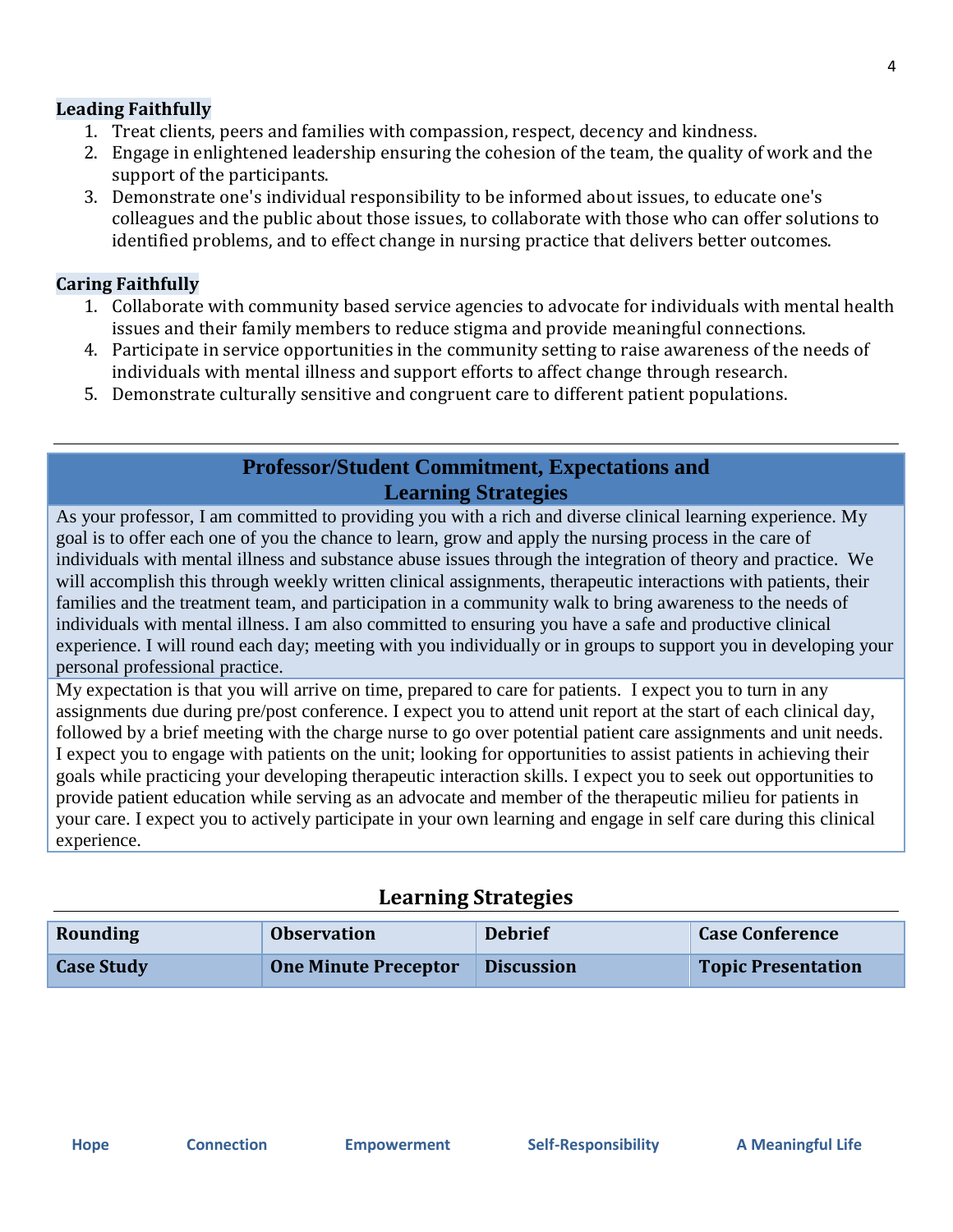# **Attendance and Participation**

Regular and punctual attendance at all classes is considered essential to optimum academic achievement. If the student is absent from more than 10 percent of class meetings, the faculty member has the option of filing a written report which may result in de-enrollment. If the absences exceed 20 percent, the student may be de-enrolled without notice. If the date of de-enrollment is past the last date to withdraw from a class, the student will be assigned a grade of W or WF consistent with university policy in the grading section of the catalog. See **Academic Policies** in the undergrad student catalog.

# **Incomplete and Late Assignments**

All assignments are to be submitted as specified by faculty, including assignments posted in Canvas.

# **Academic Dishonesty**

Students should demonstrate academic honesty by doing original work and by giving appropriate credit to the ideas of others. As explained in the university catalog, academic dishonesty is the act of presenting information, ideas, and/or concepts as one's own when in reality they are the results of another person's creativity and effort. Violations of university academic honesty include cheating, plagiarism, falsification, aiding the academic dishonesty of others, or malicious misuse of university resources. A faculty member who believes a situation involving academic dishonesty has been detected may assign a failing grade for a) that particular assignment or examination, and/or b) the course following the procedure in the university catalog. Students may appeal also using the procedure in the university catalog. See **Academic** [Policies](http://www.pointloma.edu/experience/academics/catalogs/undergraduate-catalog/point-loma-education/academic-policies) for further information.

# **Academic Accommodations**

While all students are expected to meet the minimum academic standards for completion of this course as established by the instructor, students with disabilities may request academic accommodations. At Point Loma Nazarene University, students must request that academic accommodations by filing documentation with the **Disability Resource Center** (DRC), located in the Bond Academic Center. Once the student files documentation, the Disability Resource Center will contact the student's instructors and provide written recommendations for reasonable and appropriate accommodations to meet the individual needs of the student. Se[e Academic Policies](http://www.pointloma.edu/experience/academics/catalogs/undergraduate-catalog/point-loma-education/academic-policies) in the undergrad student catalog.

# **Use of Technology**

Point Loma Nazarene University encourages the use of technology for learning, communication, and collaboration. The use of technology during class will be determined at the discretion of the faculty.

# **FERPA Policy**

In compliance with federal law, neither PLNU student ID nor social security number should be used in publicly posted grades or returned sets of assignments without student written permission. This class will meet the federal requirements by (Note: each faculty member should choose one strategy to use: distributing all grades and papers individually; requesting and filing written student permission; or assigning each student a unique class ID number not identifiable on the alphabetic roster.). Also in compliance with FERPA, you will be the only person given information about your progress in this class unless you have designated others to receive it in the "Information Release" section of the student portal. See **Policy Statements** in the undergrad student catalog.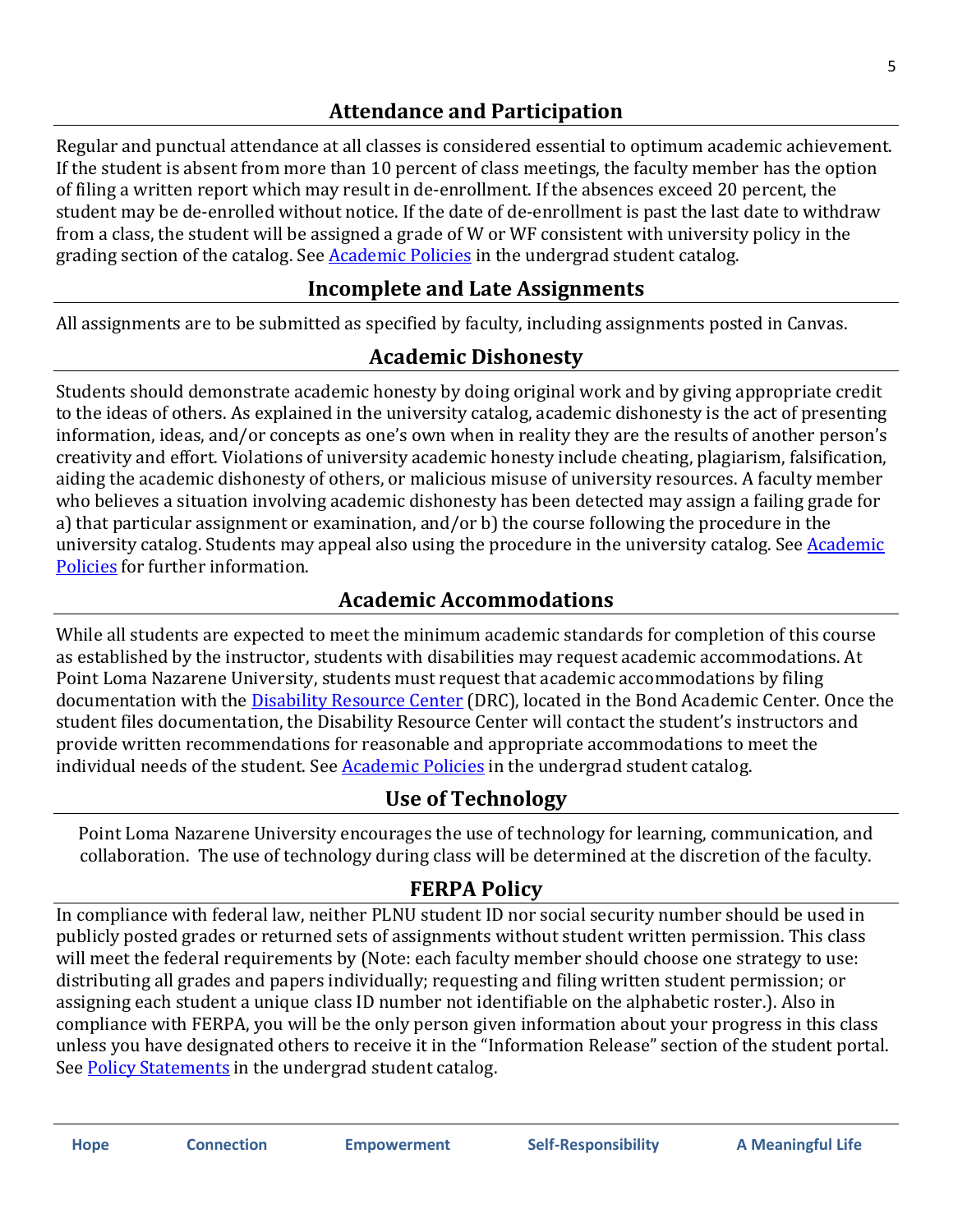Examinations may be deferred due only to illness or because of other equally valid conditions over which the student has no control". Extenuating circumstances will be determined by the faculty of record. Successful completion of this class requires taking the **FINAL** examination **on its scheduled day**. The final examination schedule is posted on the [Class Schedules](http://www.pointloma.edu/experience/academics/class-schedules) site. No requests for early examinations or alternative days will be approved.

# **Leadership Requirement**

Attendance of at least one SON meeting is required on an annual basis for each student.

# **Evaluation Method**

## **Grading**

Grading is *pass/fail* and consists of a mid-semester and end of semester self/faculty evaluation. Students must meet a minimum of 75% of the standards listed on the *Clinical Evaluation Form* to receive "Credit". Evaluation will be based on:

- Meet a minimum of 75% of the standards listed on the *Clinical Evaluation Form.*
- Punctual, reliable attendance at clinical site on assigned clinical day.
- Direct observation and verbal feedback of clinical skills including student nurse/patient interaction, group participation, treatment team participation, medication administration, documentation in EMR.
- Completion of written clinical assignments.
- Participation in post-conference discussion and activities.
- Development and presentation of teaching activity at clinical sites
	- o Tuesday Group: Student Directed High Risk Scenario (Rare Event Training)
	- o Thursday Group at Sharp Mesa Vista: Student Directed High Risk Scenario (Rare Event Training).
	- o Thursday Group at Bayview: Festival of Health (Mid-City Church of the Nazarene/HPC Mental Health Project

# **Live Text® Portfolio Requirements:**

At the conclusion of each course, students are expected to complete/update a LiveText® portfolio including self-evaluation of outcomes using the BSN Growth Portfolio template. The portfolio provides evidence supporting professional development and attainment of PLNU SON BSN graduate outcomes. For this course, the following assignment(s) are required to be submitted in LiveText<sup>®</sup>.

- **Signature Assignment\***
- **All Guided Reflective Assignments**

For this course, suggested forms of evidence include:

| $= 1.1$ $= 1.1$ $= 1.1$ $= 1.1$ $= 1.1$ $= 1.1$ $= 1.1$ $= 1.1$ $= 1.1$ $= 1.1$ |                   |                               |
|---------------------------------------------------------------------------------|-------------------|-------------------------------|
| Daily Four                                                                      | Impact of Illness | <b>Medication Concept Map</b> |
| <b>Community Based Experience</b>                                               | Process Recording | Rare Event Handout            |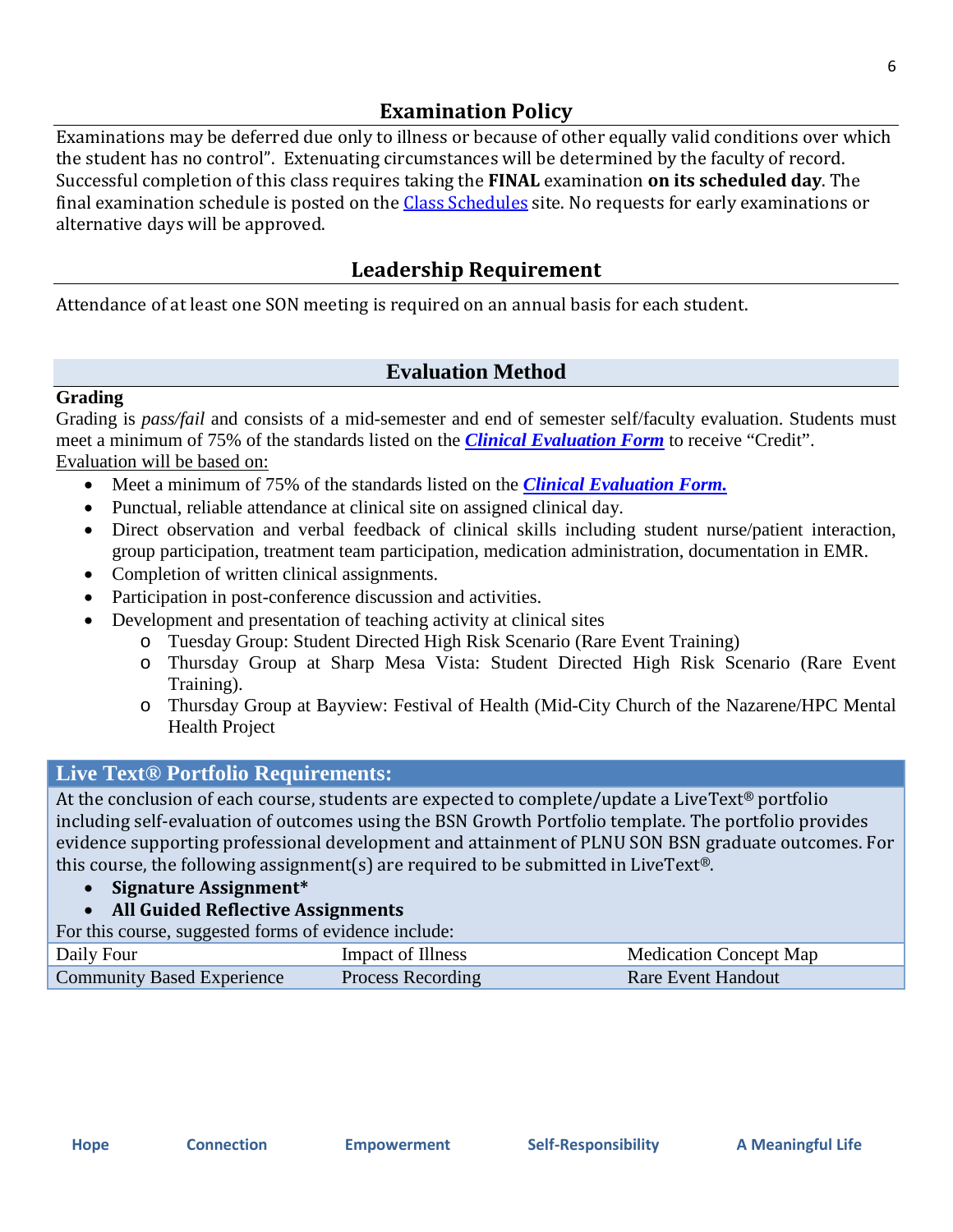#### **Clinical Assignments**

Inpatient Units (8) at Sharp Mesa Vista Outpatient Clubhouse at Bayview Community Experience: Mental Health Court, Family Justice Center, NAMI Walk, Social Justice Film Festival, Festival of Health, Anonymous Meeting.

#### **Inpatient Units Sharp Mesa Vista**

**Assignment:** Students will:

- be assigned to a specific unit and will remain on that unit for 1-2 clinical days.
- experience the role of a mental health nurse on an open unit, locked unit, clubhouse and potentially assist with PET Assessments and ECT.
- act as a member of the nursing team by attending report, and providing direct and indirect patient care (medication administration is not a part of this clinical experience).
- access to patient record and receive a Cerner temporary password for behavioral health.
- select a patient, review the medical record (Cerner EMR) and initiate/engage in a therapeutic alliance and subsequent therapeutic relationship and dialogue with chosen patient.
- participate in unit report, treatment team meetings, educational and therapeutic groups, individual therapy, procedures, court hearings, etc.
- assist nursing staff with maintenance of the milieu.
- observe and participate in the care of a patient receiving ECT (Thursday groups only).
- develop and facilitate a High Risk (Rare Event) Training Scenario for nursing staff.
- document patient assessments, goals and interventions utilizing the EMR (Cerner) system when appropriate.
- complete daily assignments as assigned by the professor.

#### **Bayview Intensive Outpatient and Clubhouse Experience** (Thursday only)

**Assignment:** Students will:

- attend specific programs for each clinical day.
- access to clinical records (records are minimal at this site).
- facilitate and participate in all activities at the Clubhouse and attend groups within the Intensive Outpatient Program (IOP) at Bayview.
- interact with clients (IOP) and members (Clubhouse) working to establishing a therapeutic alliance.
- facilitate the exercise group and WRAP® Educational Group at Bayview.
- attend and participate in treatment team meetings, educational and therapeutic groups, chores and lunch time activities.
- complete daily assignments as assigned by the professor.

#### **Community Based Experiences**

#### **Out of the Darkness Walk 2014**

**Assignment:** As part of your clinical hours, each student will participate in the annual Out of the Darkness Walk Participation includes:

- Registering for the walk
- Setting up for the walk
- **Hope Connection Empowerment Self-Responsibility A Meaningful Life**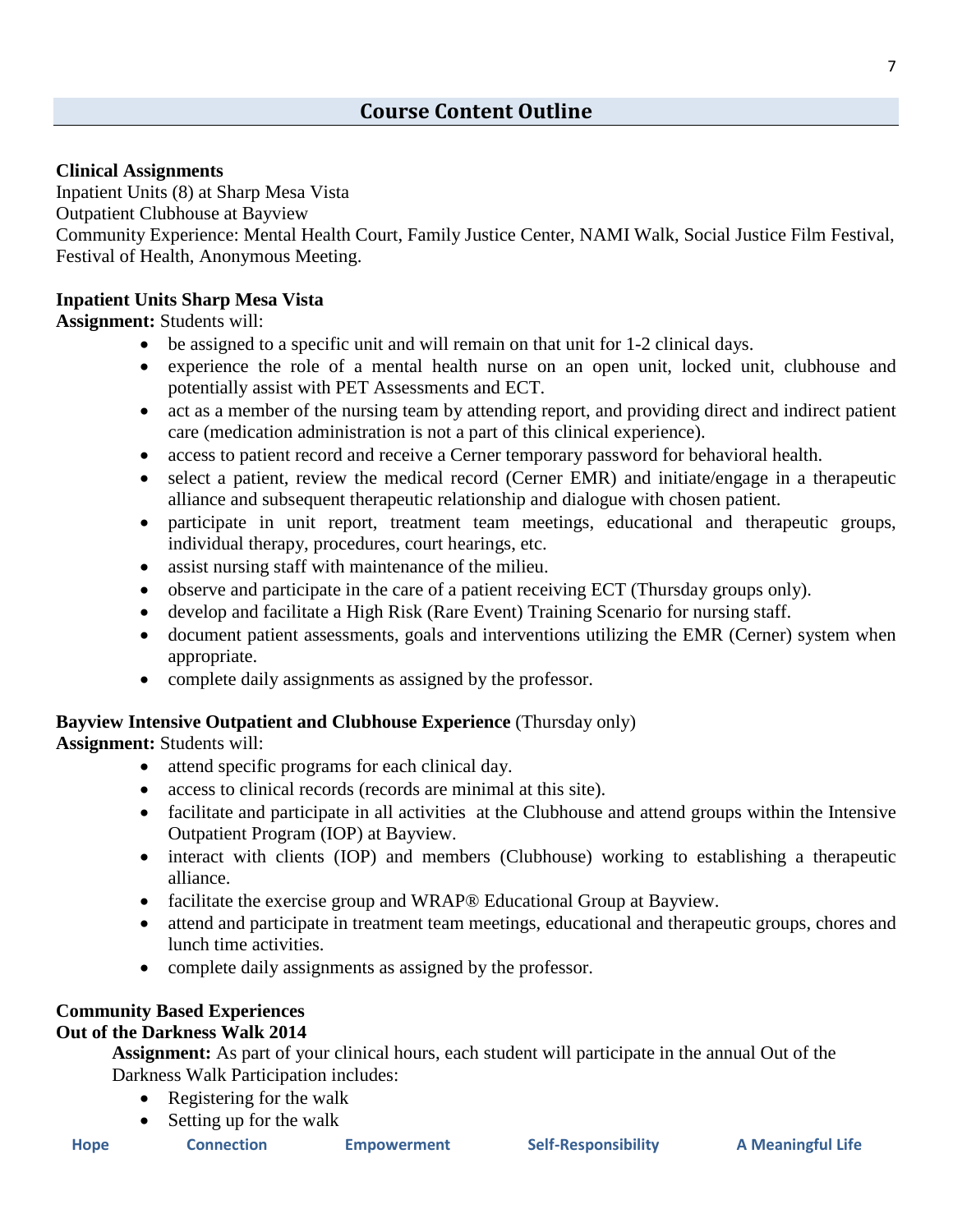- Participating as a walker
- Assisting at the First Aid

An Assignment has be created to remind you of the registration dates and the dates of the walk. **Rationale:** The American Foundation for Suicide Prevention is a grassroots organization and focuses on eliminating the loss of life from suicide by: delivering innovative prevention programs, educating the public about risk factors and warning signs, raising funds for suicide research and programs, and reaching out to those individuals who have lost someone to suicide.

Participation in a community sponsored event permits the student to serve the community and build a collaborative environment to raise attention to the prevalence of depression and other mental disorders and eliminate the loss of life by suicide.

**Date: Saturday, October 18, 2014 Time: Meet at 0830. Walk starts at 0900 Where: Liberty Station Register by: October 1, 2014. Go to: [https://securewalks.nami.org/registrant/LoginRegister.aspx?eventid=133012&langpref=en-](https://securewalks.nami.org/registrant/LoginRegister.aspx?eventid=133012&langpref=en-CA&Referrer=http%3a%2f%2fnamiwalks.org%2fcontent%2fhome)[CA&Referrer=http%3a%2f%2fnamiwalks.org%2fcontent%2fhome](https://securewalks.nami.org/registrant/LoginRegister.aspx?eventid=133012&langpref=en-CA&Referrer=http%3a%2f%2fnamiwalks.org%2fcontent%2fhome) Or google: NAMI San Diego Walks. Register, then sign up with PLNU Nursing.**

## • **Mental Health Court for the City of San Diego**

**Assignment:** Students will have the opportunity to attend mental health court in downtown San Diego and observe how the legal system interacts with individuals with mental illness in need of a greater level of care. **A written questionnaire** will be completed summarizing the experience and insights gained as a result of this opportunity.

**Rationale:** This experience is observational in nature and is meant to expose students to a broader range of psychosocial nursing issues; encouraging an understanding of social, environmental, economic, legal and cultural issues as they affect peoples' lives outside of the inpatient setting.

**Field Trip Date: October 21 and October 23, 2014 Arrive at Courthouse at 0830 Submit to: Clinical Instructor**

#### • **Community Support Group**

**Assignment:** Throughout the semester, students are required to attend a minimum of (3) therapeutic/support/educational groups as a participant observer. Two of these observations may take place at the clinical site. One of these observations *must* be a community-based support group; AA, NA, CA, OA, etc. Attendance at each group will be documented on the *Group Observation Grid* located on Canvas under *Assignments.*

**Ratioinale:** This assignment allows students to observe self-help/recovery focused groups in a community setting; allowing students to experience the importance of support and community in the recovery process.

**Due: Last clinical day.**

## **Written Assignments:**

All forms needed for this course are posted on *Canvas under "Course Documents***"**

#### **Journal (weekly)**

**Assignment:** After each clinical day, the student will spend a few moments reflecting on the clinical experience

| . . | . . |
|-----|-----|
|-----|-----|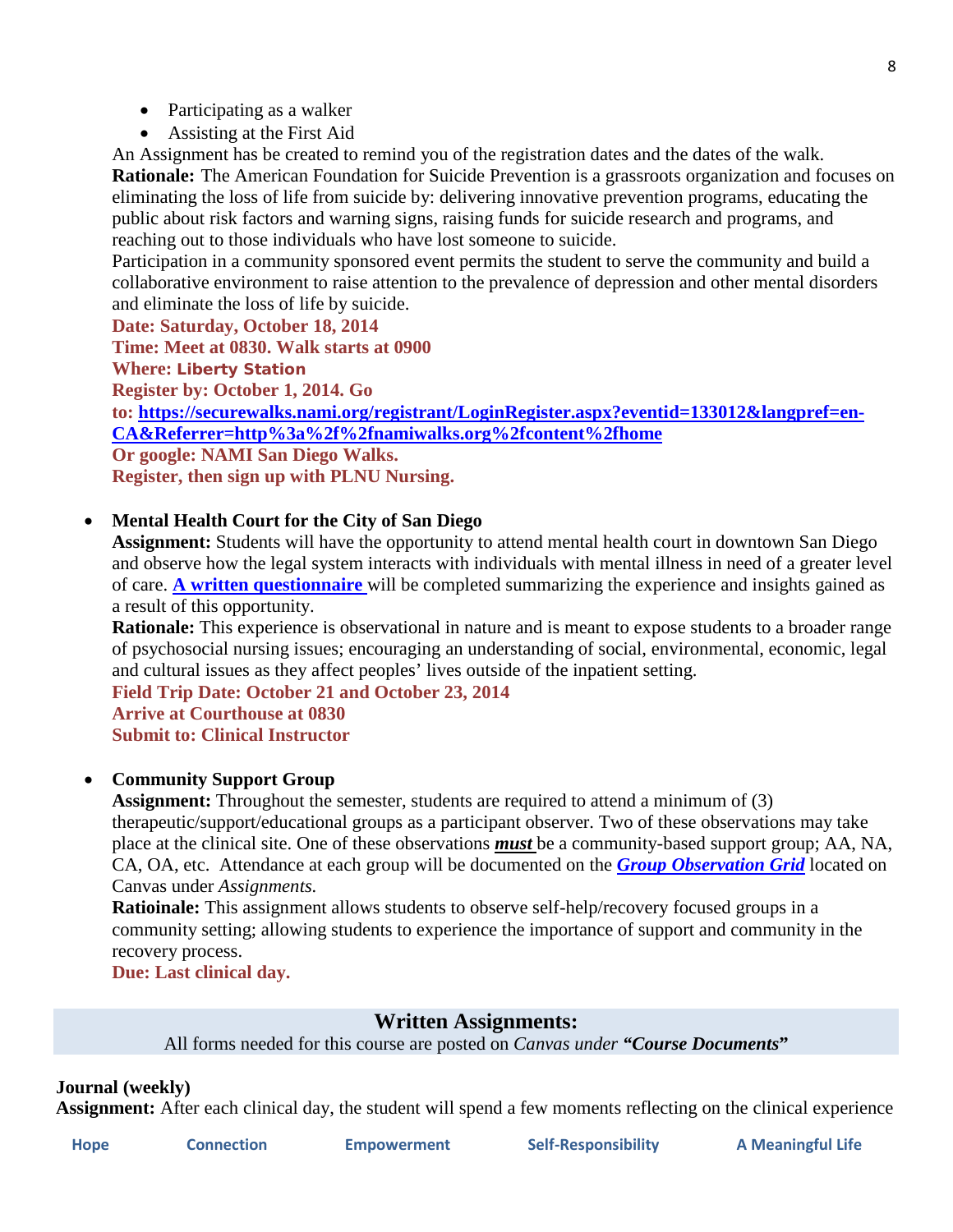and make a journal entry describing the analysis of that experience. The journal entry *should not be* an account of the day; but rather an analysis of personal thoughts, feelings and actions related to the clinical experience. Students may also exert their creativity and self-expression by composing a poem, drawing a picture or sharing a story that embodies that insights gained.

**Rationale:** Journal writing allows the student to actively engage in their own learning. When a student takes the opportunity to clarify and reflect on their observations and experiences, they are able to develop and learn from their practice and while continuing to develop the therapeutic use of self.

**Due date: Each pre-conference meeting (Dr. Lambert) or Canvas (Dr. Rankin)**

#### **Process Recording**

**Assignment:** The therapeutic relationship is the cornerstone of mental health nursing. Paramount in this relationship is the ability to engage in therapeutic, goal oriented dialogue with your assigned patient. Select a patient and spend 10-30 minutes engaged in a goal oriented discussion. Document the discussion on the **Process Recording Form** (Canvas). See NSG 450 Syllabus for further details (**Guidelines** and **Rubric**)

**Rationale:** A process recording is a systematic method of collecting, interpreting, analyzing, and synthesizing data collected during a nurse-client interaction. The major purpose of doing a process recording is to critically analyze communication and its effects on behavior to modify subsequent behavior, resulting in improved quality of therapeutic communication and psychiatric nursing care. Process recording are not meant to be perfect, but they are meant to be critically analyzed and used as a learning tool.

**Due: Friday, November 7, 2014.**

**Submit to: Clinical instructor via Canvas.** 

#### **Medication Concept Map**

#### **Required: ECT Medications and Psychotropic Medications on List.**

**Assignment:** Students will be provided with a list of psychotropic medications to be covered this semester. **Concepts maps** are required for all ECT medications prior to working in the ECT Treatment Room. Concept maps for remaining medications are due weekly. Students are required to learn pharmacokinetic principles, classification, etc. of all medications on the Psychotropic Medication List. Students should be prepared to discuss covered medications during lecture session, during clinical hours and in post-conference sessions.

**Rationale:** Psychopharmacology is an established standard in the treatment of neurobiological illnesses and compliments other evidence-based therapies such as cognitive behavioral therapy, psychosocial, interpersonal, psychodynamic and, complementary and alternative interventions.

Though medication administration will not be a part of this clinical experience, students are required to study specific psychopharmacological agents in detail (see List of Psychotropic Medications on Canvas). It is part of a nurse's professional practice to know the principles of psychopharmacology including pharmacokinetics and pharmacodynamics of specific psychotropic medications administered to individuals in their care.

Be prepared to discuss current medications during post conference.

**Due: Required ECT meds due prior to ECT Treatment Room Experience. All other medications due on day of clinical assignment.** 

**Submit to: Clinical Instructor**

#### **Daily Four and Impact of Illness**

**Assignments:** During the first two weeks of the clinical rotation, students are required to complete two written assignments during clinical hours: Daily Four and Impact of Illness.

**Rationale:** The Daily Four and Impact of Illness are designed to assist students in:

- Prioritizing the care provided to patients.
- Learning about the EMR system (Cerner at Sharp Healthcare)

| Hope | <b>Connection</b> | <b>Empowerment</b> | <b>Self-Responsibility</b> |
|------|-------------------|--------------------|----------------------------|
|------|-------------------|--------------------|----------------------------|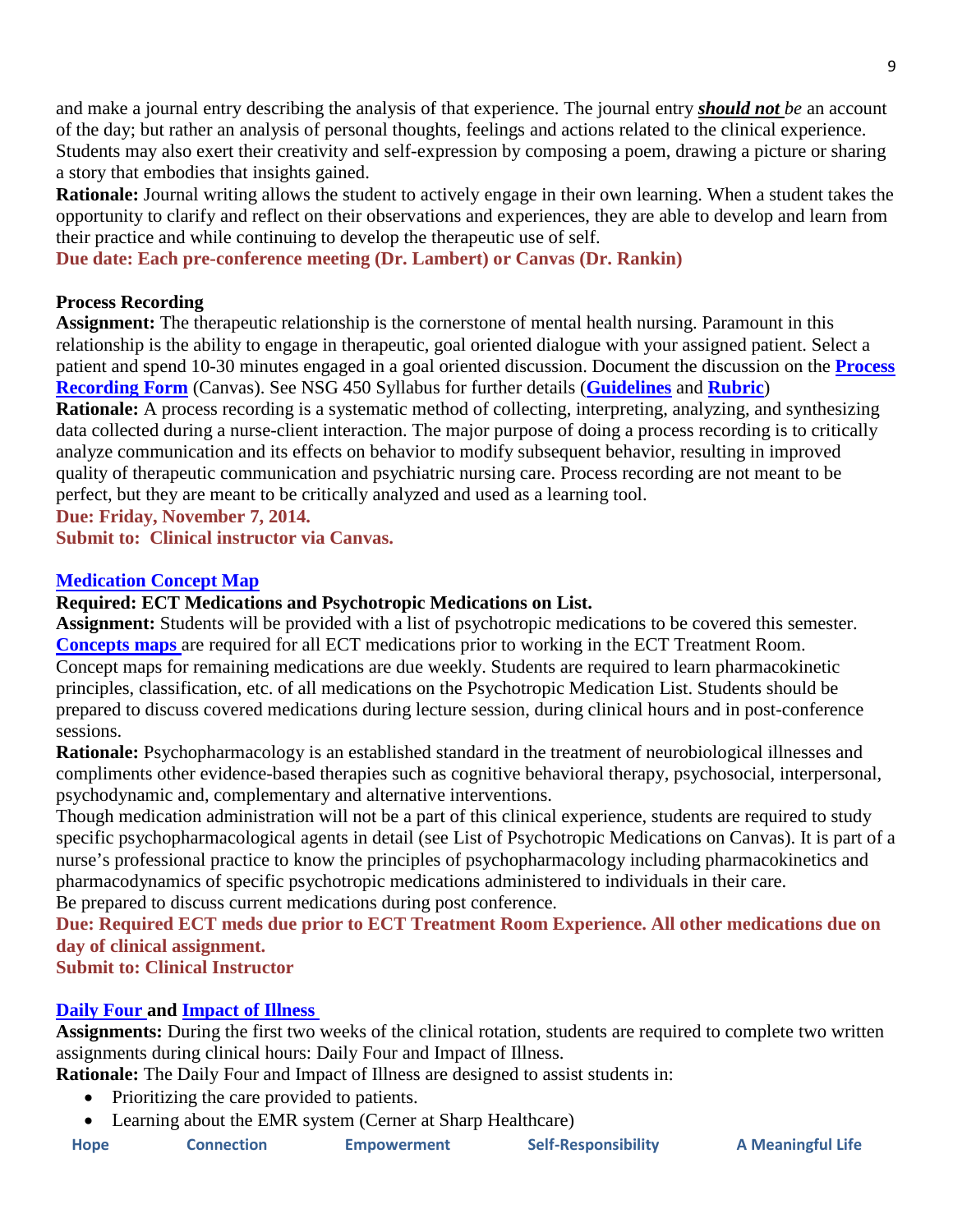- Identifying specific target behaviors.
- Assessing target behaviors.
- Anticipating potential complications.
- Defining patient outcomes.
- Classifying diagnostic categories using the DSM-IV-TR classification criteria.
- Determining how the patient's illness has impacted the family.
- Identifying potential community resources in preparation for patient's return to the community.

**Due: At the end of the clinical day during the first two weeks of clinical experience.** 

### **Submit to: Clinical Instructor**

# **Presentations/Grand Rounds**

## **Student Directed High Risk Scenario**

*Tuesday and Thursday Clinical Groups at Sharp Mesa Vista*

**Assignment:** Students will develop, simulate and evaluate a high risk mental health clinical scenario for peers and nursing staff at Sharp Mesa Vista Hospital. This activity is designed to help students develop cognitive, affective, and behavioral skills to intervene effectively in high risk, psychiatric mental health emergencies. See *Student Directed High Risk Scenario Assignment* located in Canvas under Assignments for details.

**Rationale:** Psychiatric mental health emergencies also referred to: *"rare events"* are difficult to prepare for as the skills required are not used on a regular basis. Researchers have explored the differences between educational programs focused on becoming "competent" versus being "ready." This activity hopes to ensure "readiness" by asking students to develop and participate in clinical scenarios students would normally not have the opportunity to be actively involved in. This exercise promotes self-directed learning that requires clinical judgment, critical reasoning, and evidence based practice, teamwork, communication and leadership skills. **Topic Due: October 16, 2014**

# **Write Up/Handout Due: November 12**

**Rare Event Activity Due: Tuesday Group: November 18 and Thursday Group: November 20, 2014.** 

## **Wellness Action Recovery Plan (WRAP®) Educational Group**

## *Thursday Clinical Group at Bayview Only*

**Assignment:** This semester, in addition to the morning exercise groups, students will facilitate a WRAP® group for members. *See Wellness Action Recovery Plan (WRAP®) Educational Group* for details located under Canvas Assignments.

**Rationale:**The Clubhouse at Bayview offers students the unique opportunity to observe the full mental health continuum of care. The Clubhouse exists to promote wellness, connectedness and productivity for individuals with mental illness. PLNU students have become active participants in this setting by facilitating groups to promote mental/physical health and wellness. The WRAP® Program offers a system developed by MaryEllen Copeland (2011) for people with a variety of physical and emotional difficulties. It is designed to help these individuals:

- develop a list of personal activities for everyday well being
- track triggering events and early warning signs
- prepare personal responses for when they are not feeling good or experiencing symptoms
- create a plan of care if individual becomes unable to care for themselves.
- **Topic Due: October 16, 2014**
- **Write Up/Handout Due: November 12**
- **WRAP Activity Due: Thursday Group: November 20, 2014.**

|  | lope |  |  |  |
|--|------|--|--|--|
|--|------|--|--|--|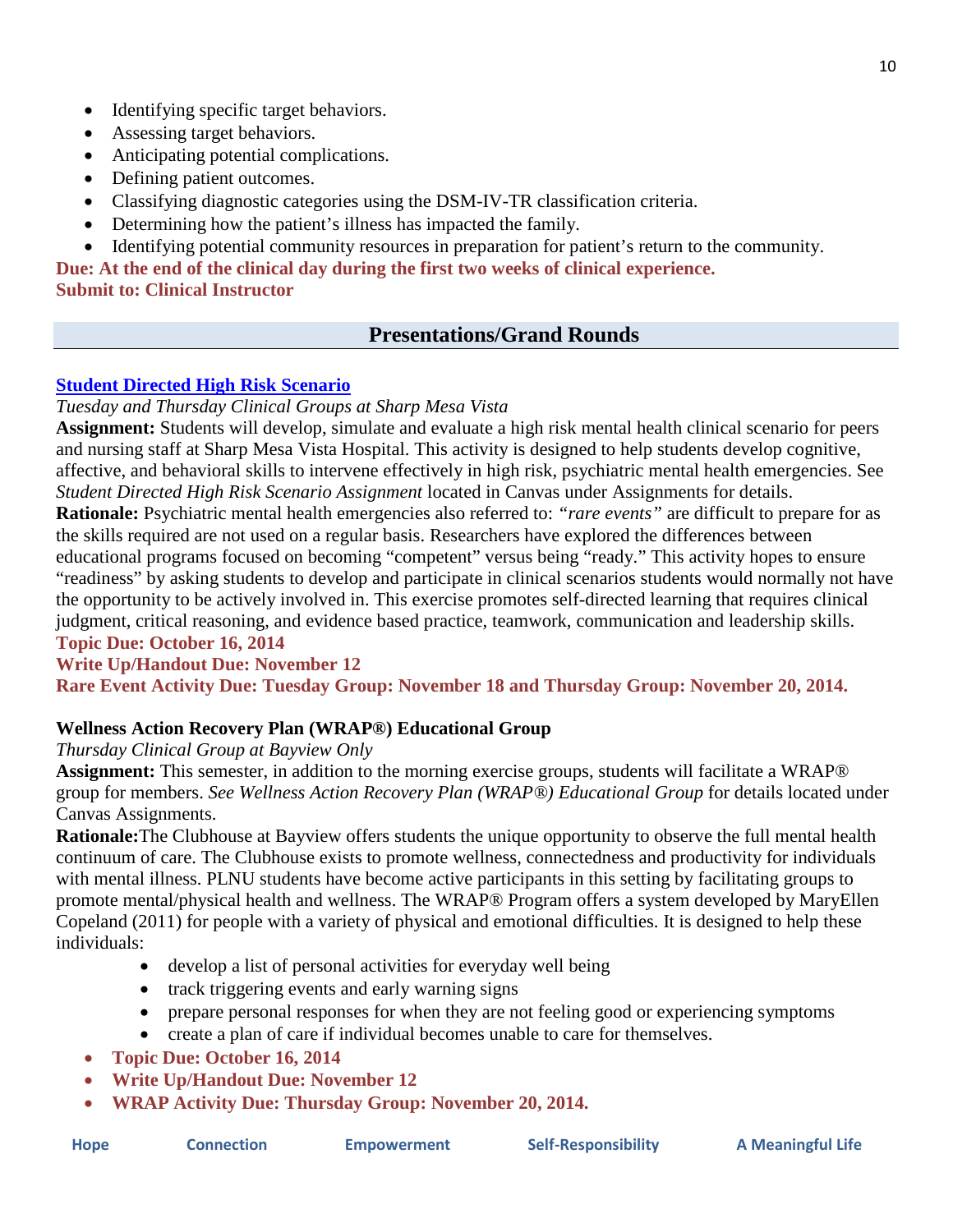#### **Grand Rounds: Rare Event Training/RAP Program Presentations**

See NSG 450 Theory syllabus and course documents on (Canvas) for details. **Due date: Grand Rounds: December 9, 2014.**

## **Clinical Guidelines**

#### **Dress Code:**

• Sharp Mesa Vista has a strict dress code that includes professional, comfortable street clothes. Items not permitted include: jeans or denim fabrics, capri pants, shorts or short skirts, bare midriffs, tank tops, t-shirts, sleeveless tops, or low cut tops. Minimal jewelry. A maximum of (2) piercings to each ear. No other piercings should be visible. No sandals or open toed shoes.

#### **Name Badge**

- Must be worn at all times. You will be sent home if you forget your badge.
- If lanyard worn, must be break-away.
- Last names: Cover your last name on all adult units.
- First names: Cover your first name on the child/adolescent unit.

#### **Illness or Emergencies**

- All missed clinical hours must be made up.
- If you need to miss a clinical day due to sickness or emergency, please call the professor by 0630 on the assigned clinical day at one of the number's provided.
- An alternative make-up day or assignments will be determined at the discretion of your clinical instructor.

#### **Electronic Devices**

- At this time, phones, PDA's, i Touch, iPad's etc. are not permitted in patient care areas.
- Please place all phones on silent or vibrate and store.

#### **Personal Items**

- Personal items should be kept to a minimum as the storage space is extremely limited.
- Notebooks are permitted.
- OK to bring a snack/lunch for post conference.
- Please keep handbags, back packs, etc. in your car.

#### **Confidentiality**

- Strict confidentiality regarding patient information is vital. HIPPA is in effect.
- Please do not discuss patients or patient care issues in patient care areas.
- DO NOT discuss patient issues in classes on campus or in social media venues.
- Please do not acknowledge the patient's presence in the hospital (visitors, phone, etc.) without first consulting with the charge nurse.

#### **Communication with Clinical Professor during Clinical Hours**

- Instructor will make rounds during the clinical day.
- Instructor will be available via cell phone during clinical hours. You may call or text at any time.
- Be sure to communicate any patient care concerns with unit nursing staff and clinical instructor as they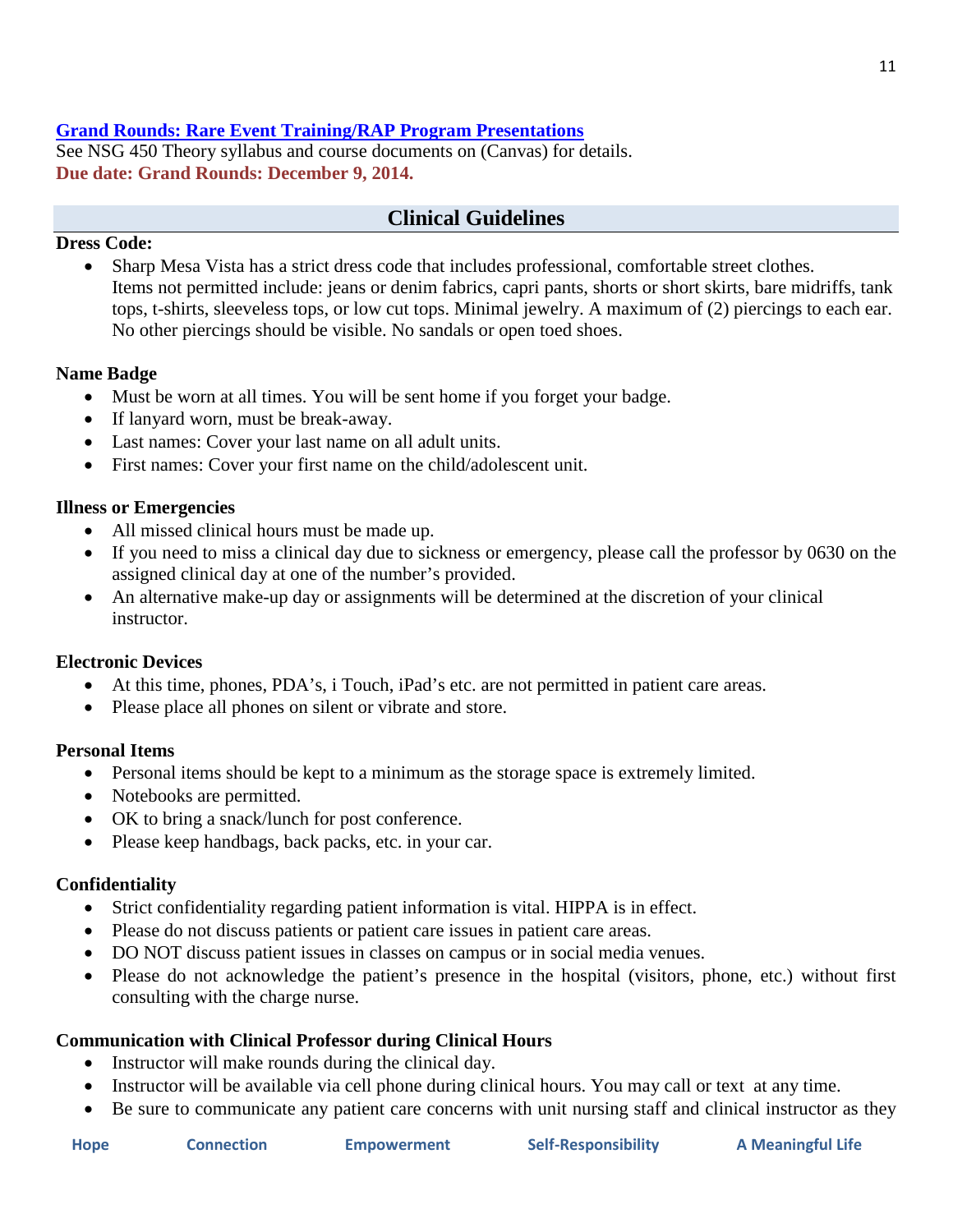#### **Clinical Expectations**

You are expected to engage in the following activities each clinical day including:

- attend report,
- choose a patient (with the assistance of unit staff)
- set daily goals,
- establish and engage in a therapeutic alliance with patients.
- provide direct patient care including vital signs, meals, ADL's, safety assessment, etc.
- attend treatment team meetings, group therapy and educational meetings,
- observe the administration of medication and patient teaching opportunities
- assist with assessments, admission, transfer and discharge processes,
- provide patient education,
- interact within the interdisciplinary team.

**You are expected to become self-directed learners in charge of your own learning experience.**

*Seek out potential learning opportunities. Ask questions. Be inquisitive. Discover best practices. Be prepared and open to new experiences. Discover your strengths. Challenge yourself. Be authentic and genuine. Use the nursing process. Be present. Be collaborative. Learn to prioritize and delegate. Practice newly learned skills. Integrate course information. Practice compassion. Teach new skills. Give choices. Offer resources. Provide hope.*

#### **Special Note:**

Faculty reserves the right to make necessary schedule changes to this syllabus as the semester progresses. Every attempt will be made to minimize the inconvenience to the student in the event of a change to the syllabus. Students will be notified of changes via Canvas announcement section, with accompanying email notification, in a timely manner.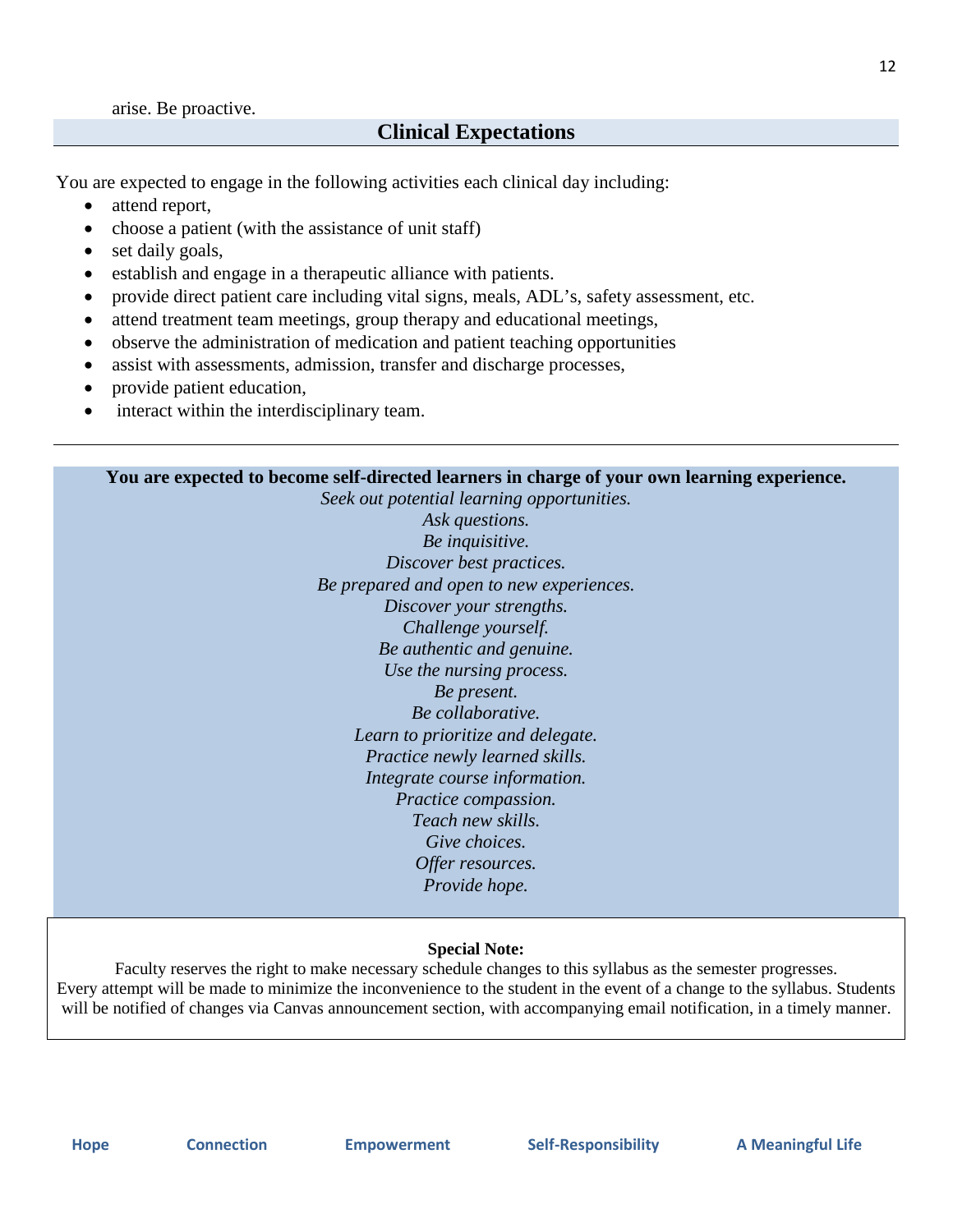#### *POINT LOMA NAZARENE UNIVERSITY School of Nursing*

#### **SENIOR CLINICAL EVALUATION NSG 451: Nursing of the Communities: Mental Health 2014-2015**

| <b>Student Name:</b>    |  |  |
|-------------------------|--|--|
| <b>Instructor Name:</b> |  |  |

| Semester/Year: | Clinical Facility: |
|----------------|--------------------|
|----------------|--------------------|

# **Directions:**

#### **Student Self-Evaluation**:

Use blue or black ink.

At the end of your clinical practicum, please rate your clinical performance in each category.

Utilize the narrative portion following each category to clarify or provide further evidence of your learning. Provide a narrative summary at the end of the evaluation.

#### **Instructor Evaluation**:

Use RED ink.

Student will be evaluated based on the faculty member's clinical observation, student self-evaluation and completion of assignments.

Faculty member will rate the student's clinical performance utilizing the identified learning outcome criteria and place a checkmark in the appropriate box and provide a narrative summary and attach to the student selfevaluation.

## **Student must meet standards with a minimum of 75% to pass the course.**

| $1_{-}$ | Adhered to the ANA Standards of Practice                             | YES | NO          |     |
|---------|----------------------------------------------------------------------|-----|-------------|-----|
|         | 2. Completed 100% of clinical time                                   | YES | NO          |     |
|         | 3. Make-up time completed/arranged<br>Number of hours missed/made-up | YES | NO          | N/A |
|         | 4. Portfolio Reviewed by Clinical Instructor                         | YES | NO          |     |
|         | 5. Competency List Reviewed                                          | YES | NO          |     |
|         | 6. Leadership/Service Component:<br>Activity                         | YES | NO.<br>Date |     |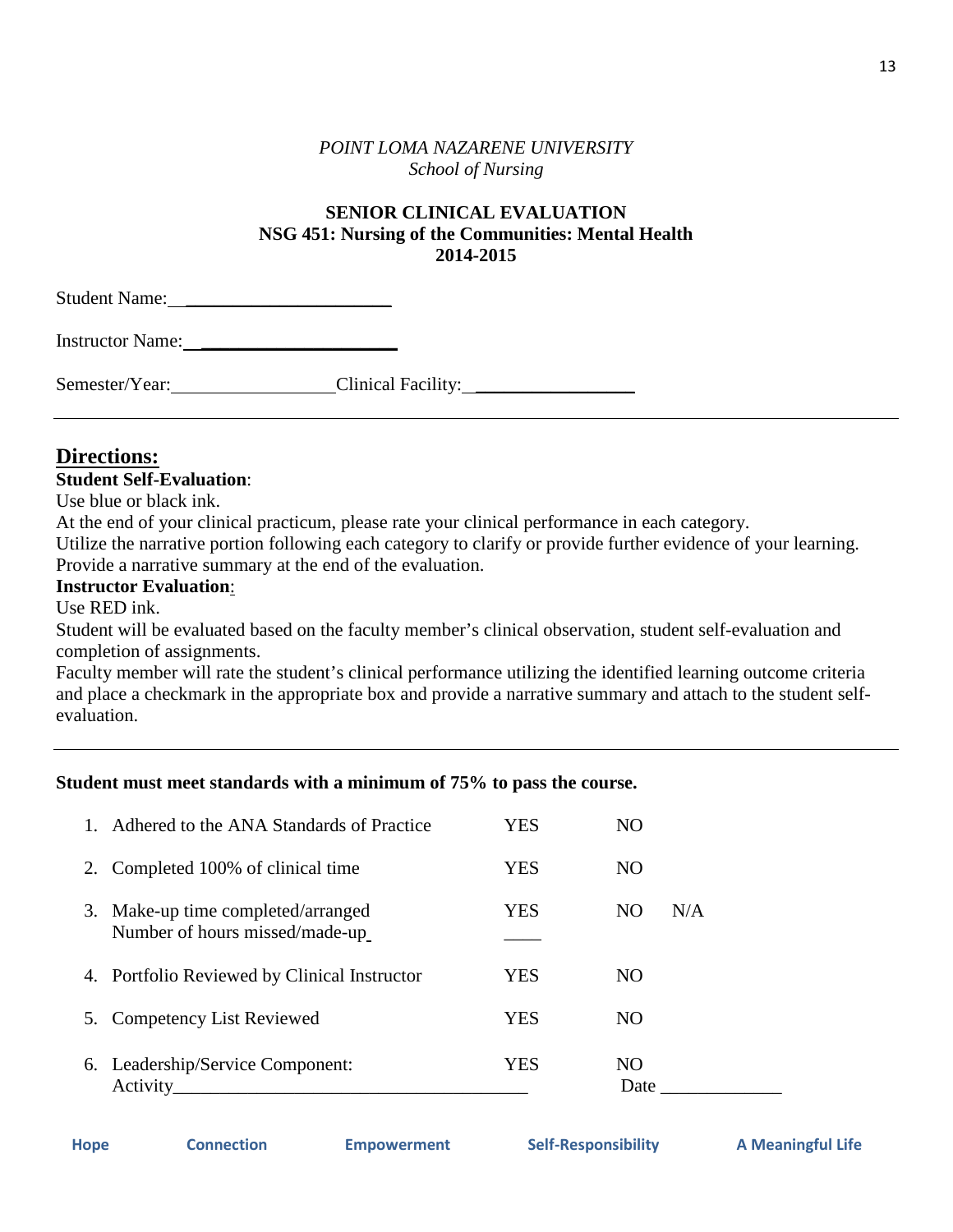|    | <b>Inquiring Faithfully</b>                                                                                                                                                                                                                                 | <b>Meets Expected</b><br><b>Standards</b> | <b>Needs Improvement to</b><br><b>Meet Expected Standards</b> |
|----|-------------------------------------------------------------------------------------------------------------------------------------------------------------------------------------------------------------------------------------------------------------|-------------------------------------------|---------------------------------------------------------------|
| 1. | Compare and contrast current clinical practice with best<br>practices using a holistic, patient centered framework<br>for individuals served in the behavioral health setting,<br>citing recommendations for improved patient<br>collaboration and outcomes |                                           |                                                               |
| 2. | Establish strengths-based, patient centered<br>individualized interdisciplinary plan of care for patients<br>living with behavioral health challenges across the<br>continuum of care.                                                                      |                                           |                                                               |
| 3. | Provide patients with evidence based care using<br>principles and practices of the nursing process, the<br>recovery model and patient focused care.                                                                                                         |                                           |                                                               |
| 4. | Engage in realistic, consistent self-care practices that<br>endorses health and wellness for patients and self.                                                                                                                                             |                                           |                                                               |
|    | <b>STUDENT COMMENTS</b>                                                                                                                                                                                                                                     |                                           |                                                               |

| <b>Following Faithfully</b> |                                                                                                                                                                                              | <b>Meets Expected</b><br><b>Standards</b> | <b>Needs Improvement to</b><br><b>Meet Expected Standards</b> |
|-----------------------------|----------------------------------------------------------------------------------------------------------------------------------------------------------------------------------------------|-------------------------------------------|---------------------------------------------------------------|
| 1.                          | Provides patient centered care within the boundaries<br>designated by regulatory agencies, the American<br>Psychiatric Nurses Association and the ethical standards<br>of a Christian nurse. |                                           |                                                               |
| 2.                          | Engage in profession practice that promotes nursing<br>excellence.                                                                                                                           |                                           |                                                               |
| 3.                          | Establishes a precedent of life long curiosity and<br>learning.                                                                                                                              |                                           |                                                               |
|                             | <b>STUDENT COMMENTS</b>                                                                                                                                                                      |                                           |                                                               |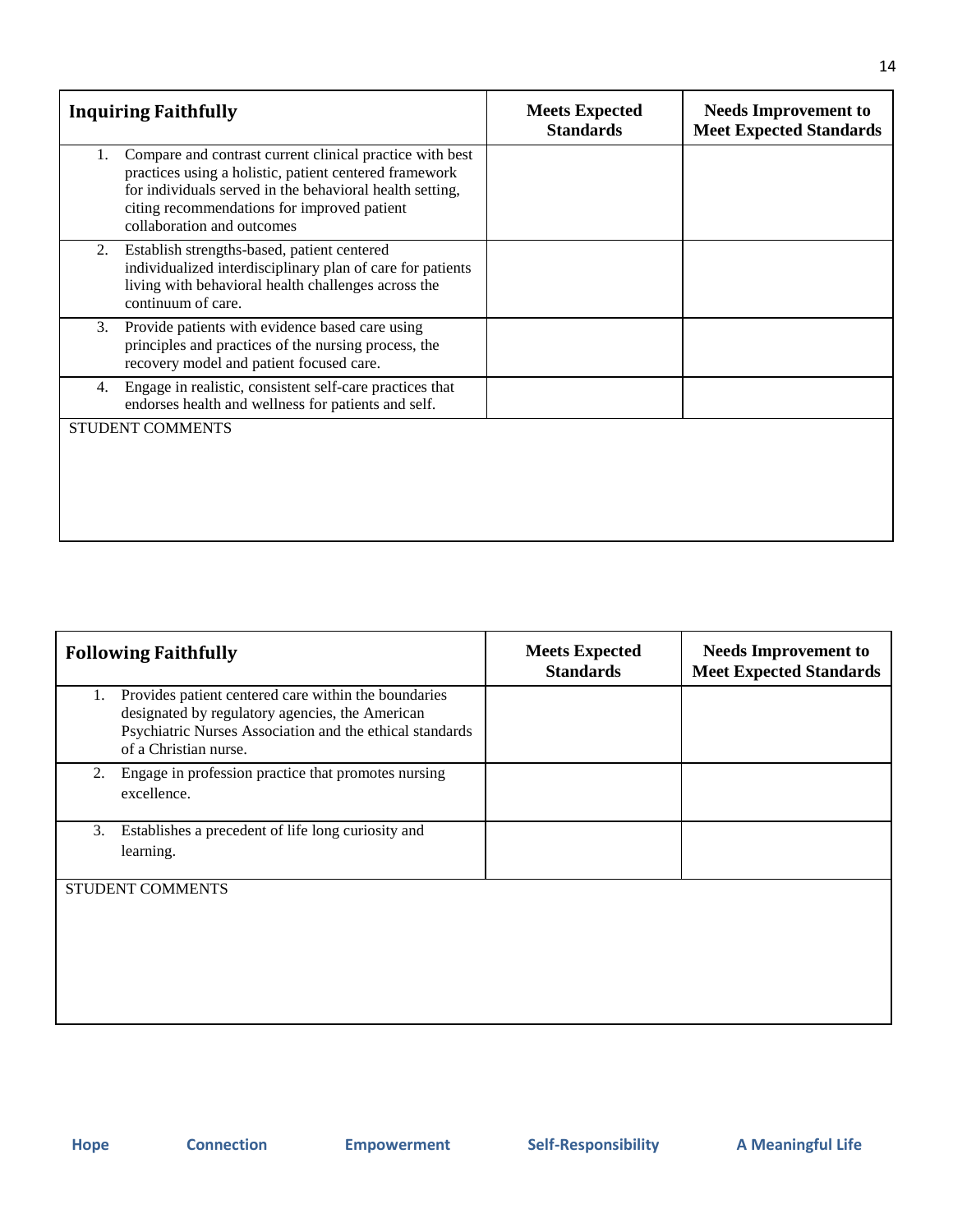| <b>Communicating Faithfully</b> |                                                                                                                                                   | <b>Meets Expected</b><br><b>Standards</b> | <b>Needs Improvement to</b><br><b>Meet Expected Standards</b> |
|---------------------------------|---------------------------------------------------------------------------------------------------------------------------------------------------|-------------------------------------------|---------------------------------------------------------------|
| 1.                              | Utilize therapeutic communication techniques with<br>patients in care settings.                                                                   |                                           |                                                               |
| 2.                              | Adopt person-first language in all written and verbal<br>communication with colleagues, clients, and their<br>friends and families.               |                                           |                                                               |
| 3.                              | Apply the concepts of boundary management when<br>engaging in an interpersonal relationship.                                                      |                                           |                                                               |
| 4.                              | Discuss the implications of healthcare policy on issues<br>of access, equity, affordability and social justice in<br>mental health care delivery. |                                           |                                                               |
| <b>STUDENT COMMENTS</b>         |                                                                                                                                                   |                                           |                                                               |
|                                 |                                                                                                                                                   |                                           |                                                               |
|                                 |                                                                                                                                                   |                                           |                                                               |

| <b>Leading Faithfully</b>                                                                                                                                                                                                                                                                                    | <b>Meets Expected</b><br><b>Standards</b> | <b>Needs Improvement to</b><br><b>Meet Expected Standards</b> |
|--------------------------------------------------------------------------------------------------------------------------------------------------------------------------------------------------------------------------------------------------------------------------------------------------------------|-------------------------------------------|---------------------------------------------------------------|
| Treat clients, peers and families with compassion,<br>respect, decency and kindness.                                                                                                                                                                                                                         |                                           |                                                               |
| Engage in enlightened leadership ensuring the cohesion<br>2.<br>of the team, the quality of work and the support of the<br>participants.                                                                                                                                                                     |                                           |                                                               |
| Demonstrate one's individual responsibility to be<br>3.<br>informed about issues, to educate one's colleagues and<br>the public about those issues, to collaborate with those<br>who can offer solutions to identify problems, and to<br>effect change in nursing practice that delivers better<br>outcomes. |                                           |                                                               |
| STUDENT COMMENTS                                                                                                                                                                                                                                                                                             |                                           |                                                               |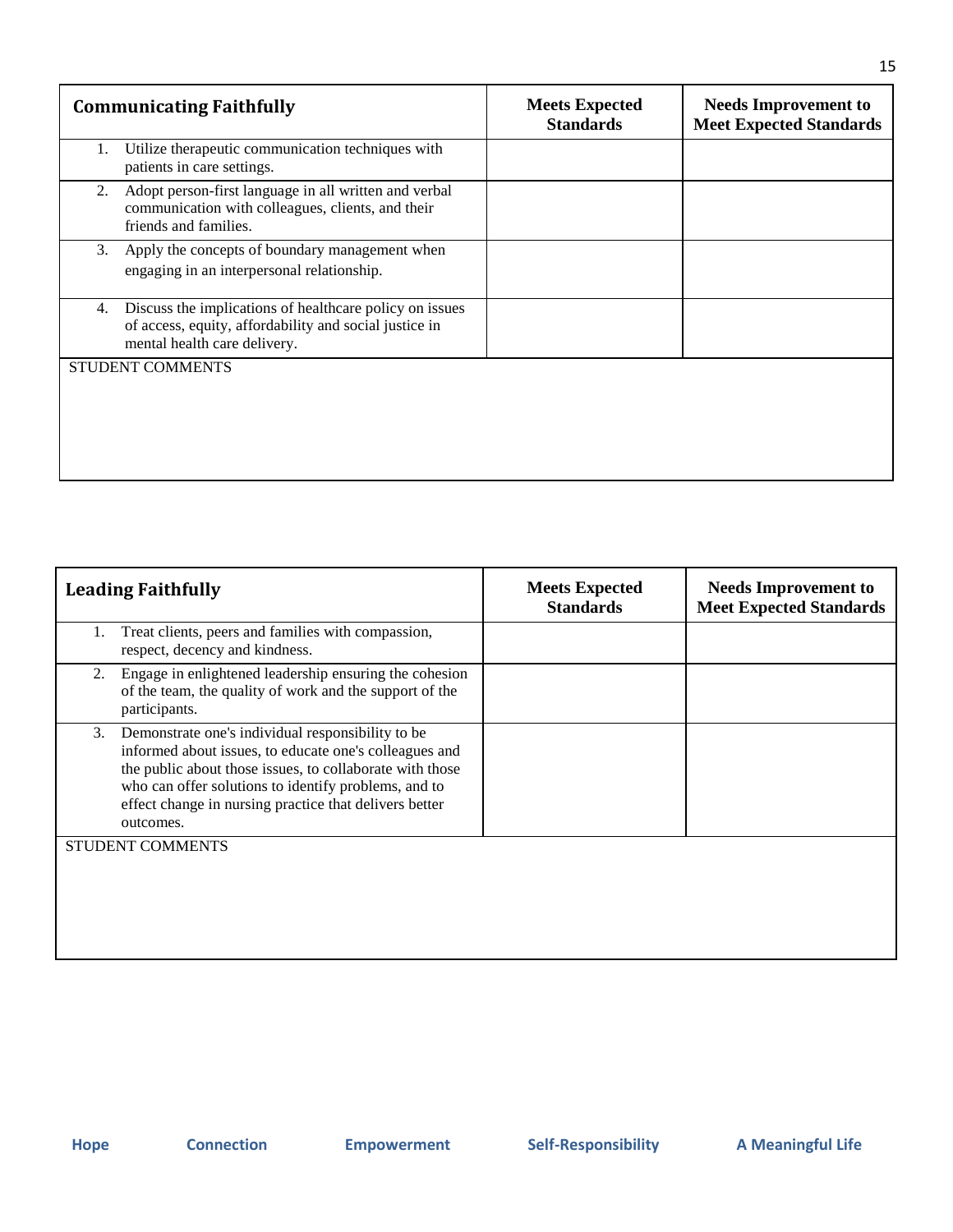| <b>Caring Faithfully</b>                                                                                                                                                                               | <b>Meets Expected</b><br><b>Standards</b> | <b>Needs Improvement to</b><br><b>Meet Expected Standards</b> |
|--------------------------------------------------------------------------------------------------------------------------------------------------------------------------------------------------------|-------------------------------------------|---------------------------------------------------------------|
| Collaborate with community based service agencies to<br>1.<br>advocate for individuals with mental health issues and<br>their family members to reduce stigma and provide<br>meaningful connections.   |                                           |                                                               |
| Participate in service opportunities in the community<br>2.<br>setting to raise awareness of the needs of individuals<br>with mental illness and support efforts to affect change<br>through research. |                                           |                                                               |
| Demonstrate culturally sensitive and congruent care to<br>3.<br>different patient populations.                                                                                                         |                                           |                                                               |
| <b>STUDENT COMMENTS</b>                                                                                                                                                                                |                                           |                                                               |
|                                                                                                                                                                                                        |                                           |                                                               |
|                                                                                                                                                                                                        |                                           |                                                               |
|                                                                                                                                                                                                        |                                           |                                                               |

## **Critical Behaviors Which Immediately Result in Probation of Possible Failure of Course:**

- 1. Falsifying a patient record.
- 2. Blatant disregard of patient confidentiality
- 3. Denying responsibility for one's own deviation from standard of practice.
- 4. Engaging in actions that place a patient in jeopardy.
- 5. Engaging in actions that place a student or colleague in jeopardy
- 6. Engaging in abusive behavior toward patients.
- 7. Ignoring the need for essential information prior to intervening.
- 8. Inability to maintain standards of professional practice (dress code, conduct, communication, etc.)

#### **Narrative Summary: Student's Self-Evaluation**

**Strengths**

**Areas of Growth/Future Goals**